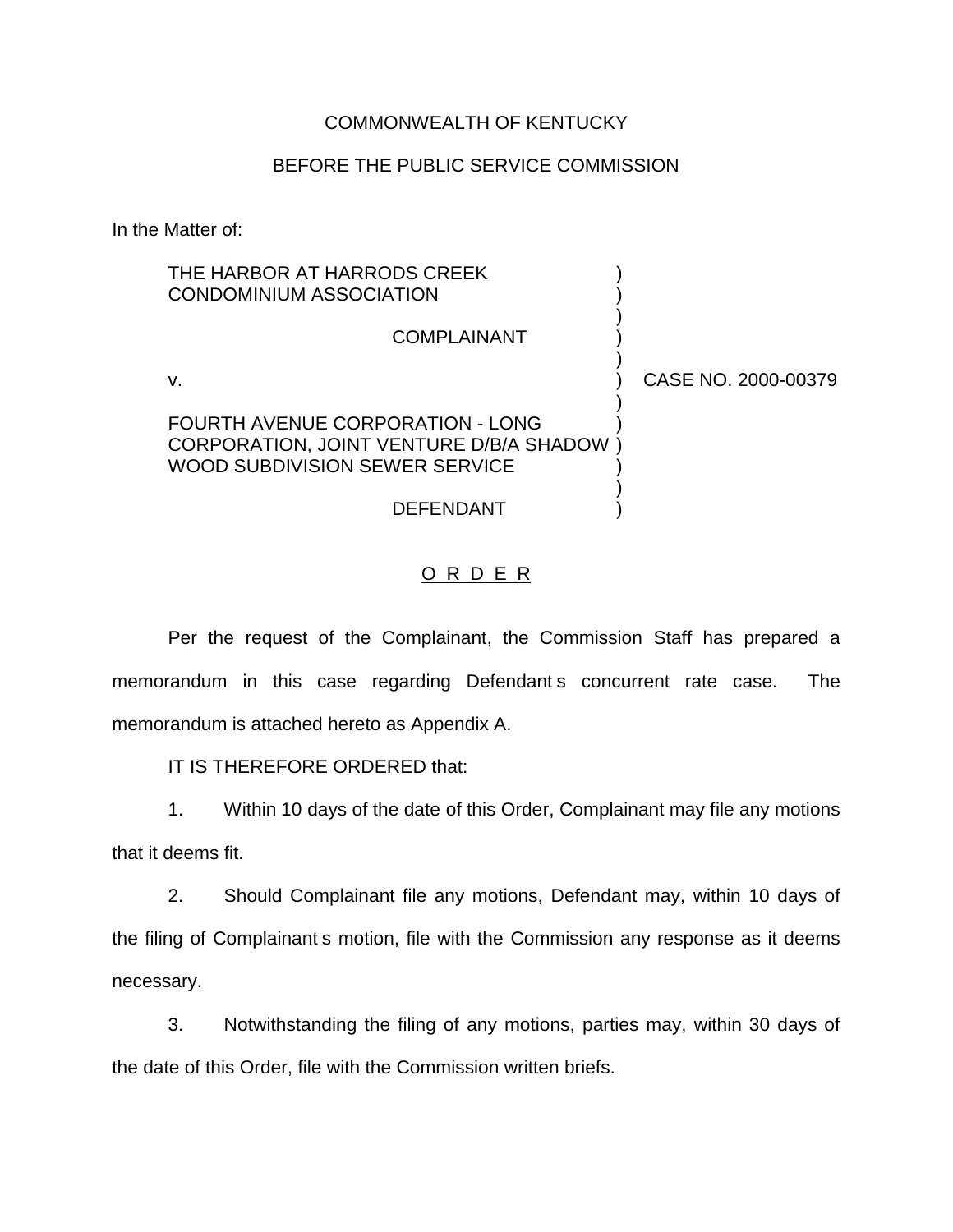4. Upon the filing of briefs, if any, this matter shall stand submitted to the Commission for a final decision.

Done at Frankfort, Kentucky, this 27<sup>th</sup> day of March, 2002.

By the Commission

ATTEST:

 $\frac{1}{\sqrt{2}}$ **Executive Director**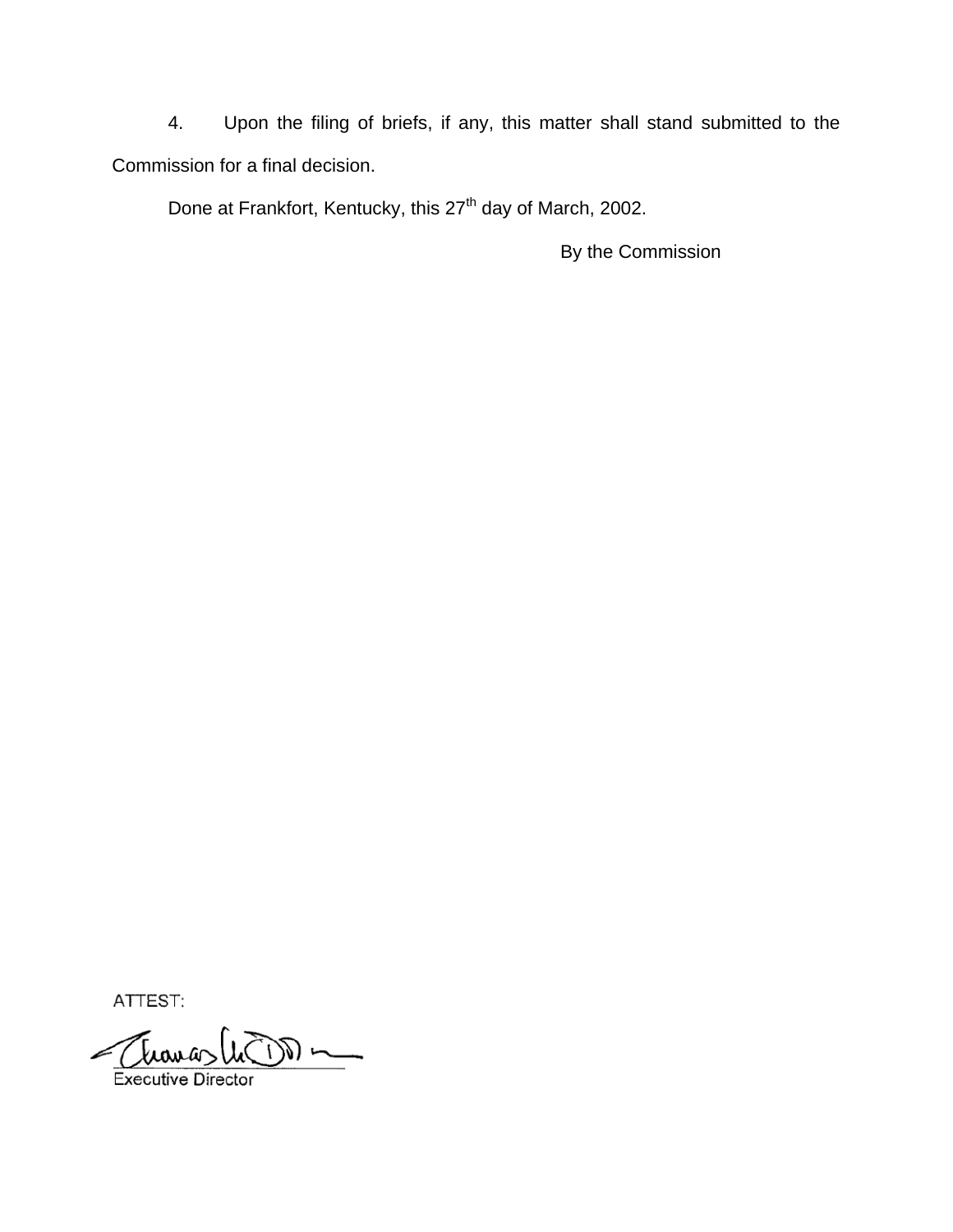# APPENDIX A

# APPENDIX TO AN ORDER OF THE KENTUCKY PUBLIC SERVICE COMMISSION IN CASE NO. 2000-00379 DATED March 27, 2002

# **MEMORANDUM**

**TO:** Main Case File

- **FROM:** J.E.B. Pinney, Staff Attorney
- **RE:** 2000-379: Commission Staff Communications with Defendant

**DATE:** 3/26/2002

#### **INTRODUCTION**

This memorandum arises in response to Complainant s concern regarding Commission Staff communication with the Defendant during the course of the proceeding of this complaint. In particular, Complainant requests that the Commission clarify the letter sent to Defendant on October 12, 2000 informing Defendant to apply the commercial rate to the Complainant s Clubhouse. This memorandum will provide the circumstances surrounding this communication and also will explain, briefly, the process by which Commission Staff processes tariffs and tariff changes.

## **FACTS**

In 1998 the Commission s Financial Analysis Division conducted a limited financial examination of Defendant. During the course of the examination, Commission Staff discovered that Defendant was charging an untariffed \$50 per month fee for the Harbor s clubhouse. Commission Staff directed Defendant to amend its tariff to reflect the monthly charge. For reasons unknown, Defendant did not attempt to make such amendment until September 28, 2000. On July 28, 2000, Complainant filed its complaint against Defendant, alleging, among other things, that Defendant was improperly charging a \$50 per month charge for its Clubhouse.

Upon receipt of Defendant s amended tariff sheets, Commission Staff processed the proposed changes.<sup>1</sup> Generally, when filing a tariff revision, a utility files with the Commission a cover letter explaining the requested revision along with any supporting documentation and the revised tariff sheets. The filing is assigned a unique tracking number by the tariff review branch and a copy of the tariff sheet is circulated to the

 $1$  Commission Staff assigned the proposed tariff revisions #61-1340.